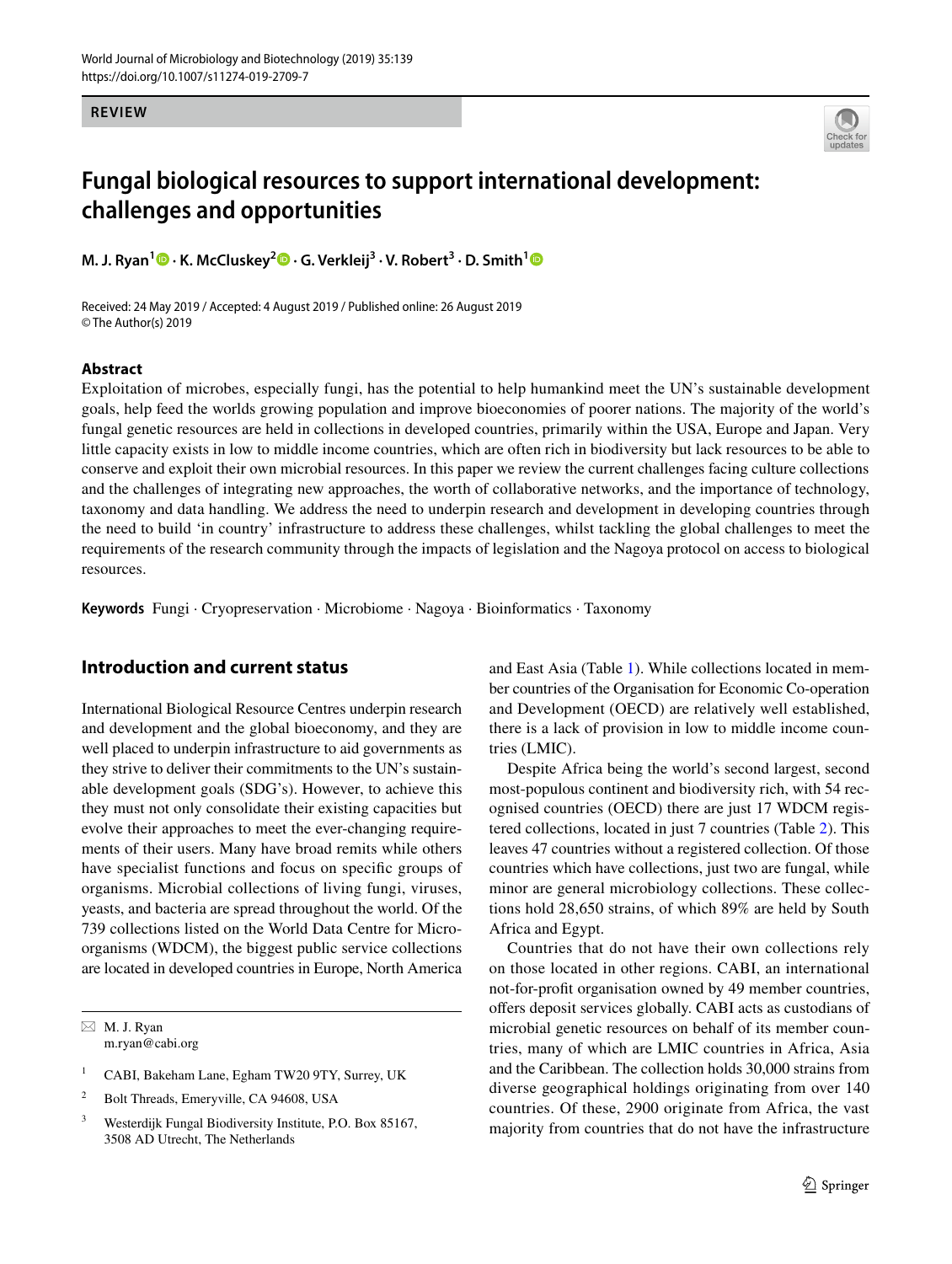<span id="page-1-0"></span>

| Table 1 Culture collections, in developed countries with significant fungal holdings |  |
|--------------------------------------------------------------------------------------|--|
|--------------------------------------------------------------------------------------|--|

| Collection (acronym)                                                                   | Country/region                                   | Coverage                                                                         | Total Microbial holdings* (of which<br>fungi and yeast)                                                                                                             |
|----------------------------------------------------------------------------------------|--------------------------------------------------|----------------------------------------------------------------------------------|---------------------------------------------------------------------------------------------------------------------------------------------------------------------|
| American Type Culture Collection<br>(ATCC)                                             | USA-North America                                | Fungi, Bacteria, Yeast,                                                          | 64,000 (46,000)                                                                                                                                                     |
| Belgian Coordinated Collections of<br>Microorganisms/IHEM Fungi col-<br>lection (IHEM) | Belgium-Europe                                   | Fungi, Bacteria, Yeast,                                                          | 14,722 (14,722)                                                                                                                                                     |
| <b>BIOTECH (BCC)</b>                                                                   | Thailand—South East Asia Fungi, Bacteria, Yeast, |                                                                                  | 80,000 (50,747)                                                                                                                                                     |
| CABI (IMI)                                                                             | UK-Global                                        | Fungi, Bacteria, Yeast,                                                          | 30,000 (28,000)                                                                                                                                                     |
| Westerdijk Fungal Biodiversity<br>Institute (CBS)                                      | Netherlands-Europe                               | Fungi, Bacteria, Yeast,                                                          | 100,000 (88,000)                                                                                                                                                    |
| Canadian Collection of Fungal Cul-<br>tures, Agriculture and Agri-Food<br>Canada       | Canada-North America                             | Fungi, Yeast                                                                     | 17,030                                                                                                                                                              |
| Center for Fungal Genetic Resources                                                    | Korea-Asia                                       | Fungi                                                                            | 24,531                                                                                                                                                              |
| China Center for Type Culture Col-<br>lection                                          | China-Asia                                       | Fungi, Bacteria, Yeast, Plasmids,<br>Cell lines, Viruses                         | 21,985 (8000)                                                                                                                                                       |
| China General Microbiological<br><b>Culture Collection Center</b>                      | China-Asia                                       | Bacteria, Fungi, Yeasts and cultures<br>for patent purpose                       | 53,906 (22,110)                                                                                                                                                     |
| EX Culture Collection of extre-<br>mophilic fungi, University of<br>Ljubljana          | Slovenia-Europe                                  | Bacteria, Fungi                                                                  | 12,350 (10,800)                                                                                                                                                     |
| Fungal Genetic Stock Center (FGSC) USA—North America                                   |                                                  | Fungi & Yeast                                                                    | 29,000                                                                                                                                                              |
| International Collection of Micro-<br>organisms from Plants, Landcare<br>Research      | New Zealand—Oceania                              | Bacteria, Fungi                                                                  | 18,675 (9370)                                                                                                                                                       |
| Japanese Collection of Microorgan-<br>isms (JCM)                                       | Japan-East Asia                                  | Fungi, Bacteria, Yeast,                                                          | 24,772 (3371)                                                                                                                                                       |
| KCTC Korean Collection for Type<br>Cultures                                            | Korea-Asia                                       | Bacteria, Fungi, Yeasts, Plasmids,<br>Cell lines, Archaea, Microalgae,<br>Patent | 23,175 (6559)                                                                                                                                                       |
| IBT Culture Collection of Fungi,<br>Technical University of Denmark                    | Denmark-Europe                                   | Fungi                                                                            | 35,000                                                                                                                                                              |
| Microbial Culture Collection,<br>Institution National Centre for Cell<br>Science       | India-Asia                                       | Bacteria, Fungi                                                                  | 164,652 (15,338); Includes 150,000<br>bacterial strains isolated under<br>Department of Biotechnology<br>Microbial Prospecting project<br>(Sharma and Shouche 2014) |
| Mycology Culture Collection, SA<br>Pathology                                           | Australia—Oceania                                | Fungi                                                                            | 10,000                                                                                                                                                              |
| NARO Genebank, Microorganism<br>Section                                                | Japan-East Asia                                  | Bacteria, Fungi, Yeast, Protozoa,<br>Viruses, Mycoplasmas, Nematodes             | 26,162 (19,807)                                                                                                                                                     |
| Nite Biological Resource Centre<br>(NBRC)                                              | Japan-East Asia                                  | Fungi, Bacteria, Yeast,                                                          | 27,906 (15,145)                                                                                                                                                     |
| Agricultural Research Service Cul-<br>ture Collection (NRRL)                           | USA-North America                                | Fungi, Bacteria, Yeast,                                                          | 96,198 (73,702)                                                                                                                                                     |
| Phaff Collection (UCD-FST)                                                             | USA-North America                                | Yeast                                                                            | 7,270                                                                                                                                                               |
| <b>UAMH Center for Global Microfun-</b><br>gal Biodiversity                            | Canada-North America                             | Bacteria, Fungi, Yeast                                                           | 13,080 (13,000)                                                                                                                                                     |

\* Yeast, bacteria and fungi, *Source* [www.wdcm.org](http://www.wdcm.org)

to manage and operate their own culture collections. Other major collections such as the Westerdijk Fungal Biodiversity Institute (formerly the Centraalbureau voor Schimmelcultures - CBS) and the Fungal Genetic Resource Centre (FGSC) amongst several play individual roles in supporting the maintenance of global microbial diversity but without appropriate infrastructure on a global scale this cannot be performed effectively.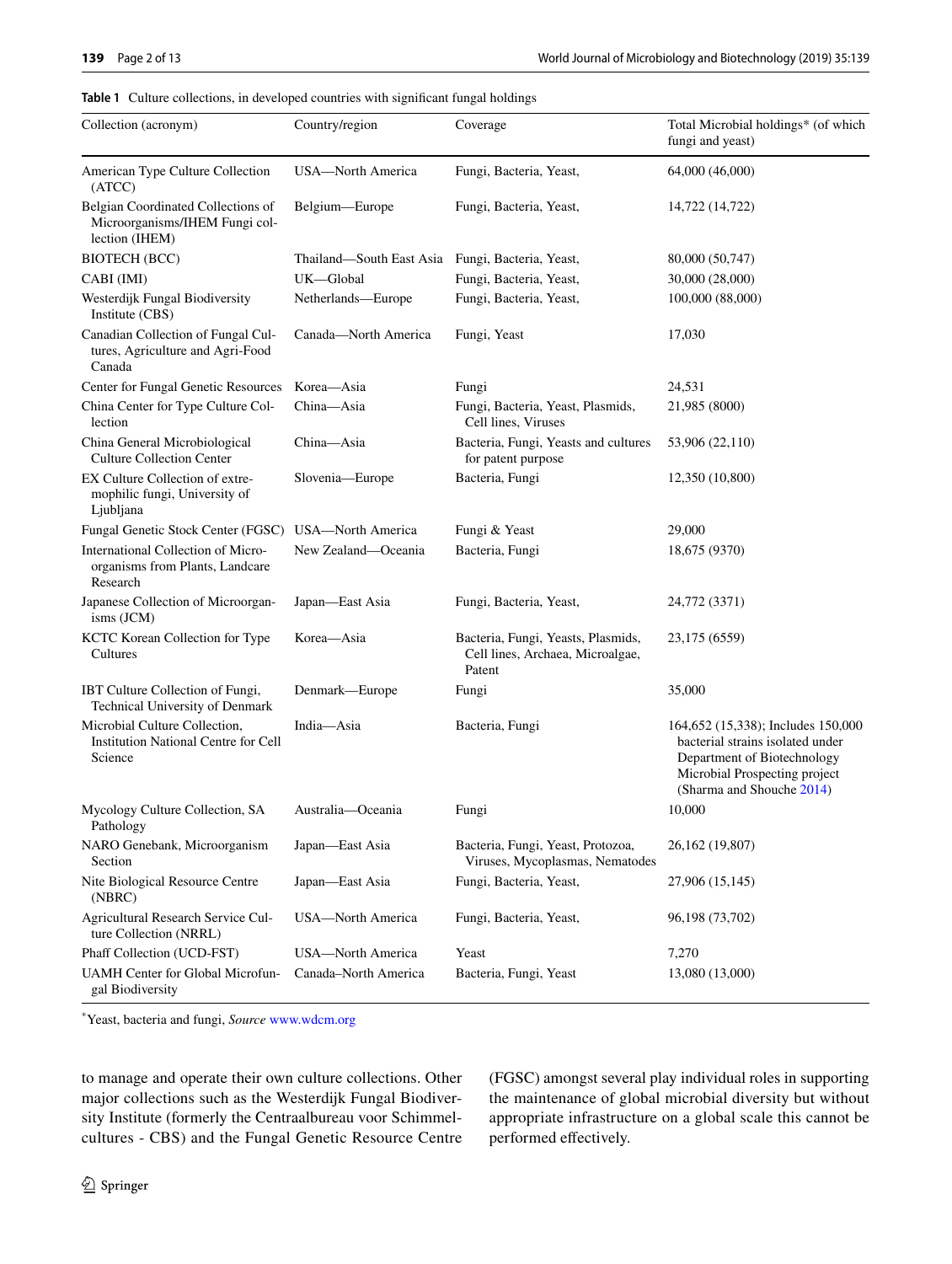<span id="page-2-0"></span>**Table 2** WDCM registered culture collections in Africa

| Country      | Collection                                                                                                                      | Acronym       | # of organisms |
|--------------|---------------------------------------------------------------------------------------------------------------------------------|---------------|----------------|
| Zimbabwe     | <b>Biological Sciences</b>                                                                                                      | <b>BDUZ</b>   | 160            |
| Morocco      | Moroccan Coordinated Collections of Microorganisms                                                                              | <b>CCMM</b>   | 1582           |
| Egypt        | Culture Collection Ain Shams university                                                                                         | <b>CCASU</b>  | 20             |
| Uganda       | Uganda Trypanosomiasis Research Organization                                                                                    | EATRO         | 550            |
| Egypt        | <b>Egypt Microbial Culture Collection</b>                                                                                       | <b>EMCC</b>   | 1808           |
| Senegal      | Mircen Afrique Ouest                                                                                                            | <b>MAO</b>    | 210            |
| Zimbabwe     | Grasslands Rhizobium Collection                                                                                                 | MAR           | 537            |
| Nigeria      | Microbial Culture Collection in Enzymology and Protein<br>Chemistry Unit, Department of Biochemistry (University of<br>Nigeria) | <b>MCCEPU</b> | 17             |
| Egypt        | Microbial factory                                                                                                               | mf            | 11,700         |
| Egypt        | Microbiology Lab Culture Collection                                                                                             | MLCC          | 1              |
| Egypt        | MS Microbiology Ain Shams                                                                                                       | MSASU         | 4              |
| South Africa | South African Plant Pathogenic and Plant Protecting Bacteria                                                                    | <b>PPPPB</b>  | 860            |
| South Africa | National Collections of Fungi: Culture Collection                                                                               | PPRI          | 10,000         |
| South Africa | South African Rhizobium Culture Collection                                                                                      | <b>SARCC</b>  | 58             |
| Egypt        | Suez Canal University Fungarium                                                                                                 | <b>SCUF</b>   | 1020           |
| Nigeria      | University of Calabar Collection of Microorganisms                                                                              | <b>UCCM</b>   | 20             |
| Nigeria      | Department of Virology                                                                                                          | <b>VRLI</b>   | 103            |
|              |                                                                                                                                 | Total         | 28,650         |

*Source* [www.wdcm.org](http://www.wdcm.org)

Ensuring these resources, and the vast majority yet to be isolated and identifed, are available to the global scientifc community for research and development presents many challenges. Not least the impacts of legislation. The Nagoya protocol, now ratifed by 117 countries aims to ensure benefts that arise from use of countries genetic resource has unintendedly resulted in regulatory barriers. Conversely it provides an incentive to countries to establish capacity to efectively manage and utilise their own biological resources. Unfortunately, not all countries have the economic resources to support such activities, for these collaborative, regional or international approaches may be required. Culture collections are important facilities to help countries and scientists, source, utilise and develop microbial based projects.

The optimal preservation of fungi is of upmost importance, technologies for the preservation of most fungal organisms are well established but challenges remain for the growth and preservation of recalcitrant taxa and complex systems. Historically microbial collections, have preserved axenic cultures, however the rapid pace of scientifc development necessitates collections to adapt to meet the need of the communities they serve. One particular requirement is the need to provide infrastructure to support microbiome research, which is intrinsic to many sustainable development goals traversing the felds of human health, medicine and agriculture. It must be remembered that currently it is estimated that less than 1% of the microbial communities that provide our ecosystem functionality have been isolated and grown. A paradigm shift is required in order to access, understand, enable benefcial microbial interventions and utilise the organisms in these communities; technologies are available to facilitate this and collaborative networks can enable technology and knowledge sharing.

In this paper we describe the current challenges facing culture collections, the importance of collaborative networks, building infrastructure to address these challenges and the need to underpin research and development in developing countries, whilst tackling the global challenges to meet the requirements of the research community and the impacts of legislation and the Nagoya protocol on access to biological resources.

## **International networks**

Over many years collaboration among international culture collections has been a foundation of progress. When collections have stable support, they are able to collaborate in scientifc as well as process areas. Networks of collections have several benefts including shared best practices, advocacy, and more complete taxonomic coverage.

National and regional networks develop to promote shared interests and needs. In the USA, the US Federation for Culture Collections (USFCC) provided coordination and a venue for interaction over many years. With formal bylaws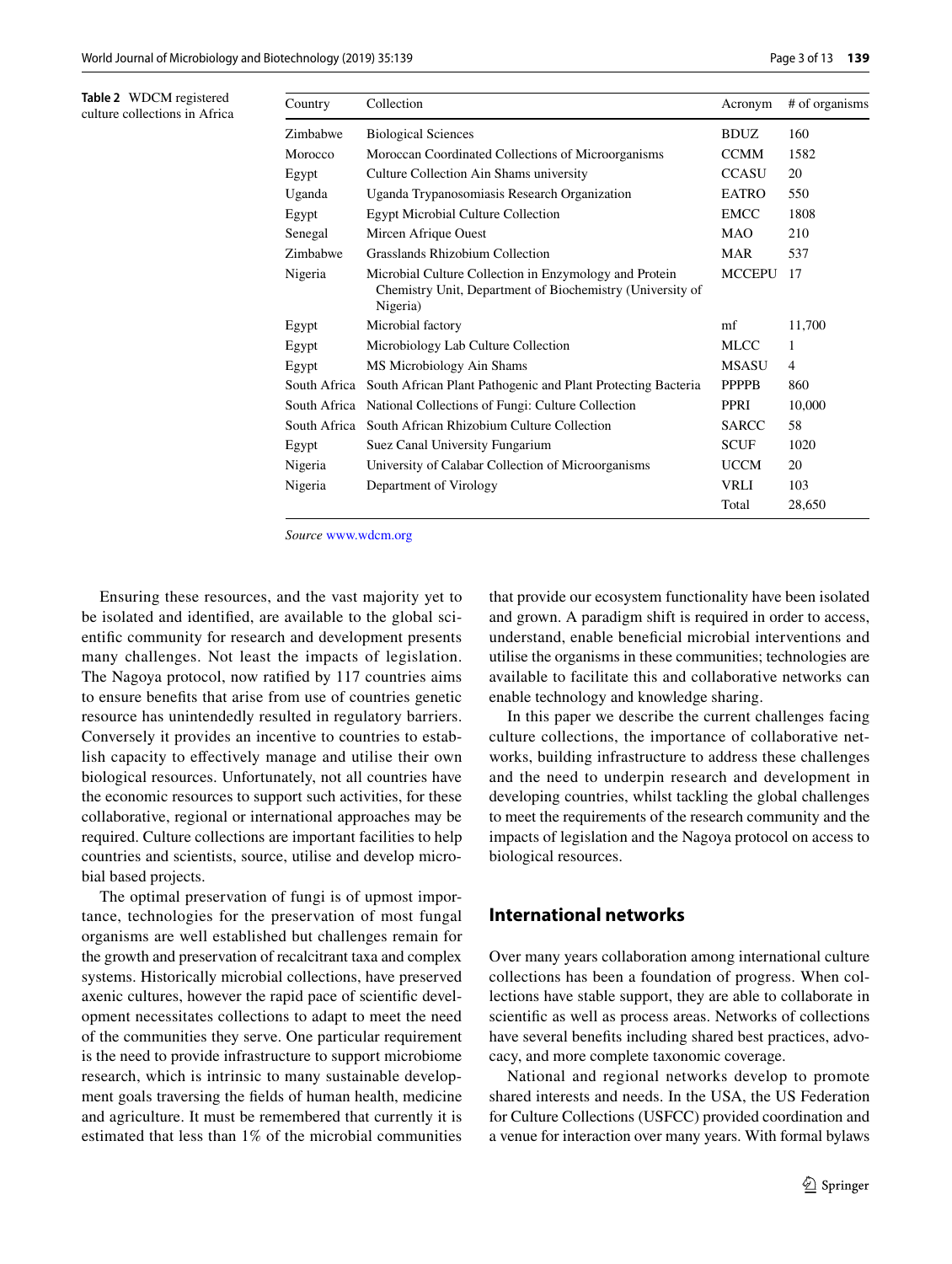World Journal of Microbiology and Biotechnology (2019) 35:139

[\(https://web.archive.org/web/20160321225708/http://usfcc](https://web.archive.org/web/20160321225708/http://usfcc.us/bylaws.htm) [.us/bylaws.htm](https://web.archive.org/web/20160321225708/http://usfcc.us/bylaws.htm)) and engagement with professional societies, the USFCC was successful in its mission "to further the science and practice of culture maintenance and systematic microbiology" although this was mainly among collections with health and industrial emphases. The USFCC quarterly newsletter from 1992 through 2002 are available online via the internet wayback machine ([https://web.archive.org/](https://web.archive.org/web/20160321224428/http://usfcc.us/usfcc_newsletter.htm) [web/20160321224428/http://usfcc.us/usfcc\\_newsletter.htm](https://web.archive.org/web/20160321224428/http://usfcc.us/usfcc_newsletter.htm)). Throughout its existence, the USFCC held regular business meetings, usually as a side-event at a larger society meeting and coordinated the J. Roger Porter award with the American Society for Microbiology from 1983 through 2017.

In response to this lapse in continuity and refecting the general trend toward more applied microbiological research, researchers in genetics, biodiversity, and plant health, came together at a series of meetings sponsored jointly by the American Phytopathological Society (APS) and the US Department of Agriculture Animal and Plant Health Inspection Service (APHIS) to discuss the need for agriculturally and environmentally focused culture collection network. These meetings culminated in the publication of a white paper on the need for collections and spurred participants to submit a proposal to the US National Science Foundation for a research coordination network grant to organize "a community of ex situ microbial germplasm repositories." Funded by the NSF Division of Biological Infrastructure in 2012, this group established the US Culture Collection Network (USCCN). Because most collections have minimal overlap, this brought together collections which historically did not interact. The diverse holdings of these collections include wild-type bacterial, fungal, algal, and chromist strains from nature, mutated strains from the classical genetics era and, increasingly, genetically modifed strains from research projects. Collections of medically relevant or high-risk pathogens have not been engaged in the activities of the USCCN, although the network has been open to participation by any type of living microbe collection in the US.

In keeping with one of its explicit goals, the USCCN has worked to develop formal off-site back up and promoted the adoption of WFCC and OECD best practices. It has also allowed engagement by an active cohort of US culture collection promoters with the World Federation for Culture Collections (WFCC) and other international collection efforts such as the Global Biological Resource Centre Network. Despite the fact that the USCCN is time limited by the nature of its support, it has become the recognized public face of the US culture collection community.

By virtue of its longstanding activity and its formal establishment as a federation within the International Union of Microbiological Societies (IUMS), the WFCC has been a longstanding voice for culture collections. With over 700 registered collections and over 200 formal member collections, the WFCC is an important body to promote the interests of collections. This promotion comes through the sponsorship of the international conference on culture collections, most recently as a side-meeting at the 2017 IUMS meeting, and through its engagement with a myriad of ongoing efforts to promote appropriate utilization of microbial resources. Among these, engagement with the Secretariat of the Convention on Biological Diversity has been important in providing direction to the WFCC. In keeping with the increasing professionalism of collections, WFCC has a formal best practice guideline that is consistent with the published best practices put forward by the OECD.

The WFCC has provided a strong community in which to advance the idea of a formal global network of culture collections. The successful Global Biological Resource Centre Network demonstration project (Fritze et al. [2012](#page-11-1)) paved the way for increased collaboration among collections and demonstrated the value of international cooperation in microbial resource utilization. Meanwhile, the American Society of Investigative Pathologists developed an international network of biobanks called the International Society for Biological and Environmental Repositories (ISBER). While most participants in this network manage biobanks of tissues, cells, or environmental specimens, ISBER includes a division on environmental repositories which is anticipated to be a forum for interaction of microbial culture collections. Most US culture collections do not participate in ISBER activities as they are involved in culture collection groups such as the USCCN and do not consider themselves to be 'biobanks'. Because many US collections (historically called a "stock centre") hold genetic mutants either from the classical genetics or the modern molecular genetics era, environmental collections do not represent the needs or interests of these collections which are typically very strongly embedded in their respective research communities.

A network of microbial Biological Resource Centres could provide facilitated access to microbial resources under the Nagoya Protocol. To make meaningful progress in developing this network, stable long-term support is essential. Because microbial germplasm resources are inherently international and because there is no governmental support for this long-term, multinational community, a group of collection scientists have invited support by a global philanthropist to establish a network of living collections. The model for this is the over 1500 libraries established by Andrew Carnegie in the early twentieth century. The time is right for a global philanthropist to establish a formal network of living microbe collections.

The WFCC, in recognition of its over 70 years of service, and on behalf of its 200 members and 500 additional registered collections, and in recognition of the impact of microbial science, from antibiotics and anti-helminthics, to statins, anti-transplant rejection drugs, and foundational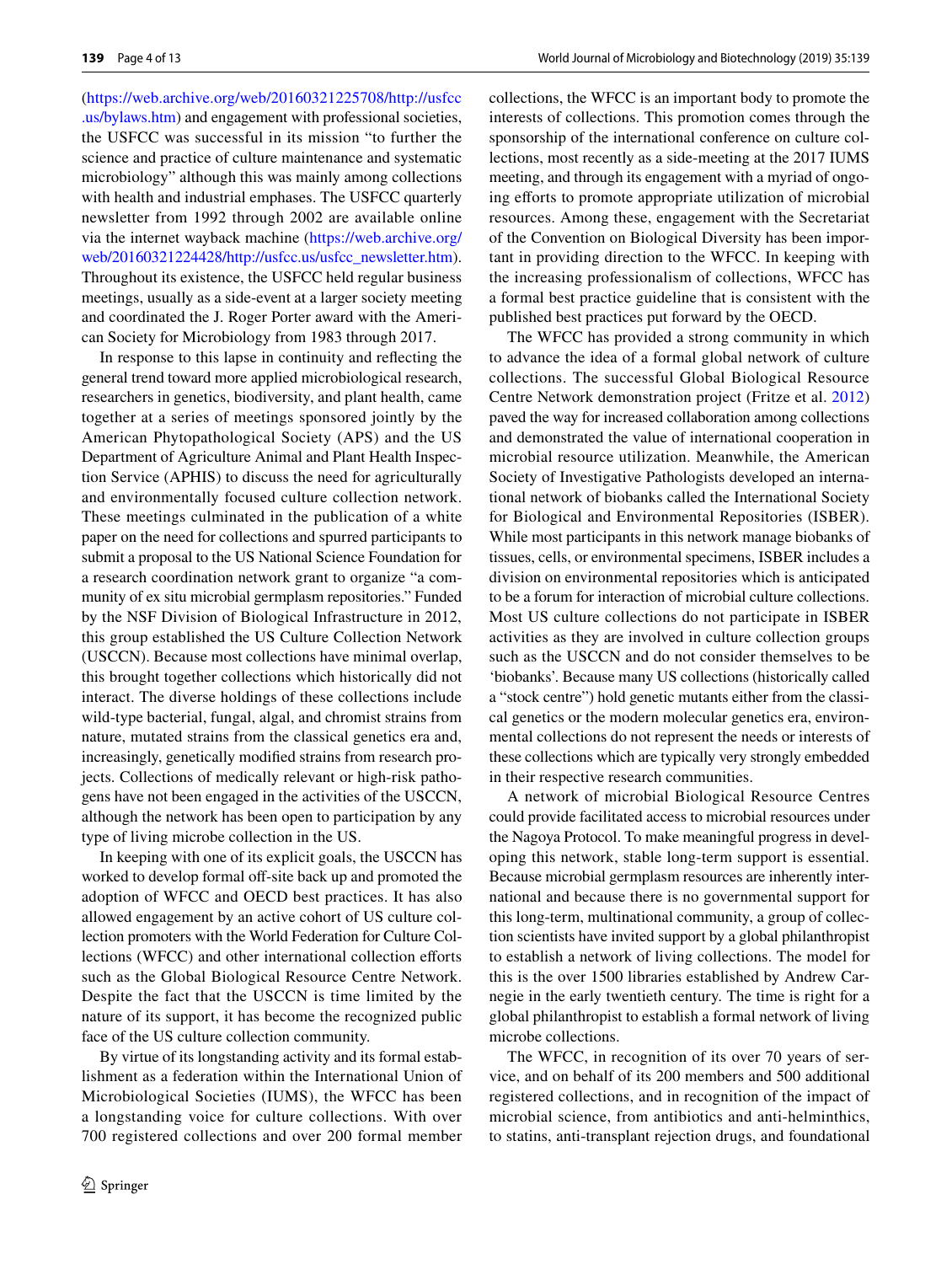resources for biotechnology such as PCR or CRISPr, should be rightfully acknowledged!

## **Impacts of the Nagoya protocol on access and beneft sharing**

In Europe the European Culture Collections' Organisation (ECCO; [www.eccosite.org\)](http://www.eccosite.org) has been active over the past 4 decades supporting the development of European collections and latterly supporting them in common approaches to compliance with international regulation. As a result of the voluntary requirements of the Convention of Biological Diversity to control access to genetic resources and share benefts from use the ECCO core Material Transfer Agreement for the supply of samples of biological material from public collections was drafted ([https://www.eccosite.org/](https://www.eccosite.org/wp-content/uploads/2014/07/ECCO_core-MTA_V1_Febr09.pdf) [wp-content/uploads/2014/07/ECCO\\_core-MTA\\_V1\\_Febr0](https://www.eccosite.org/wp-content/uploads/2014/07/ECCO_core-MTA_V1_Febr09.pdf) [9.pdf](https://www.eccosite.org/wp-content/uploads/2014/07/ECCO_core-MTA_V1_Febr09.pdf)). Now that the Nagoya Protocol ([https://www.cbd.int/](https://www.cbd.int/abs/) [abs/](https://www.cbd.int/abs/)) is enacted in European member states through the EU Regulation (No. 511/2014), ECCO is revisiting this core text to adapt it for its member collections to share a common approach. The Microbial Resources Research Infrastructure (MIRRI) have gone a step further in producing its Access and Beneft Sharing Manual that provides detailed guidance to ensure its member microbial domain Biological Resource Centre (mBRCs) follow best practice, exercise due diligence in their activities and can follow the requirements of the Nagoya Protocol in a common way. What makes it difficult, not just for the mBRCs of Europe but for collections and microbiologists worldwide is that the Parties to the Nagoya Protocol are each putting in place regulation and requirements in accordance with their own interpretations and needs. Processes therefore difer from country to country.

The Nagoya Protocol on Access to Genetic Resources and the Fair and Equitable Sharing of Benefts Arising from their Utilization (<https://www.cbd.int/abs/>) is a 2010 supplementary agreement to the 1992 Convention on Biological Diversity. A visit to the ABS Clearing House [\(https://](https://absch.cbd.int/) [absch.cbd.int/\)](https://absch.cbd.int/) will demonstrate how countries are responding; as of July 2019, 117 countries are party to the protocol whilst only 64 of these have relevant law in place. In Europe, the EU Regulation on Access and Beneft Sharing (ABS) was enacted introducing a common approach to regulatory control and inviting due diligence in compliance practice. However, the EU regulation left it open for EU countries to independently decide if they wished to implement access control to their genetic resources. The result is that each country in Europe and beyond designs and implements its own controls. Each scientist not only needs to understand the requirements of the country in which they work but also that of the provider country of the organisms they are working

with to ensure they are complying and operating within the spirit of the CBD.

Countries implementing the Nagoya Protocol require users of genetic resources to seek permission to access them in advance of collection i.e. obtain prior informed consent (PIC). To achieve this requires the negotiation of mutually agreed terms (MAT) which will include agreement on the benefts that will be shared from the intended use. Smith et al. ([2017](#page-11-2)) describe how these impact on microbiology and they provide a workflow to help scientists make appropriate decisions to enable them to comply with ABS requirements. As almost half of the parties to the protocol are yet to put measures in place and many countries that are party to the CBD are yet to decide if they will adopt the protocol, it is difficult to get the information needed for compliance. Again, the ABS Clearing House provides examples of best practices some of them prescribing what to do in the interim period before law and process are introduced.

To help ensure that researchers are aware of developments and also allow them to contribute to putting in place implementable process the CBD Secretariat and the Conference of the Parties provide opportunities to input either directly or through their national authorities. Sharing of experiences and best practice is welcomed. Examples of Material Transfer Agreement, community model contractual clauses, codes of conduct, guidelines and best practices are available for use or adaption;

- European Culture Collections' Organisation (ECCO) core MTA ([https://www.eccosite.org/ecco-core-mta/\)](https://www.eccosite.org/ecco-core-mta/)
- Microbial Resources Research Infrastructure (MIRRI) ABS Manual (<https://zenodo.org/record/284881>)
- Global Genome Biodiversity Network (GGBCN) ABS Guidance, Best Practice for ABS: ([https://www.ggbn.org/](https://www.ggbn.org/docs/ABS_Guidance/GGBN%20Guidance%20_Best_Practice_June_2015-Final.pdf) [docs/ABS\\_Guidance/GGBN%20Guidance%20\\_Best\\_](https://www.ggbn.org/docs/ABS_Guidance/GGBN%20Guidance%20_Best_Practice_June_2015-Final.pdf) [Practice\\_June\\_2015-Final.pdf\)](https://www.ggbn.org/docs/ABS_Guidance/GGBN%20Guidance%20_Best_Practice_June_2015-Final.pdf)
- International Organisation for Biological Control of Noxious Animals and Plants (IOBC) Commission on Biological Control and ABS ([https://www.iobc-global.org/](https://www.iobc-global.org/global_comm_bc_access_benefit_sharing.html) [global\\_comm\\_bc\\_access\\_benefit\\_sharing.html](https://www.iobc-global.org/global_comm_bc_access_benefit_sharing.html))
- Consortium of European Taxonomic Facilities (CETAF) Code of Conduct and Best practices ([https://cetaf.org/](https://cetaf.org/sites/default/files/final_cetaf_abs_coc.pdf) [sites/default/fles/fnal\\_cetaf\\_abs\\_coc.pdf\)](https://cetaf.org/sites/default/files/final_cetaf_abs_coc.pdf)

Although it is often a time-consuming process, countries such as India and Brazil have made their requirements and application processes apparent. However, many countries are still going through the process of designing their own approaches and establishing what practices best suit them. It is imperative that in doing so they look at the working examples that are in place and take note of the concerns that over restrictive regulations impede trade and science. Hopefully, the conclusions of the recent Assessment and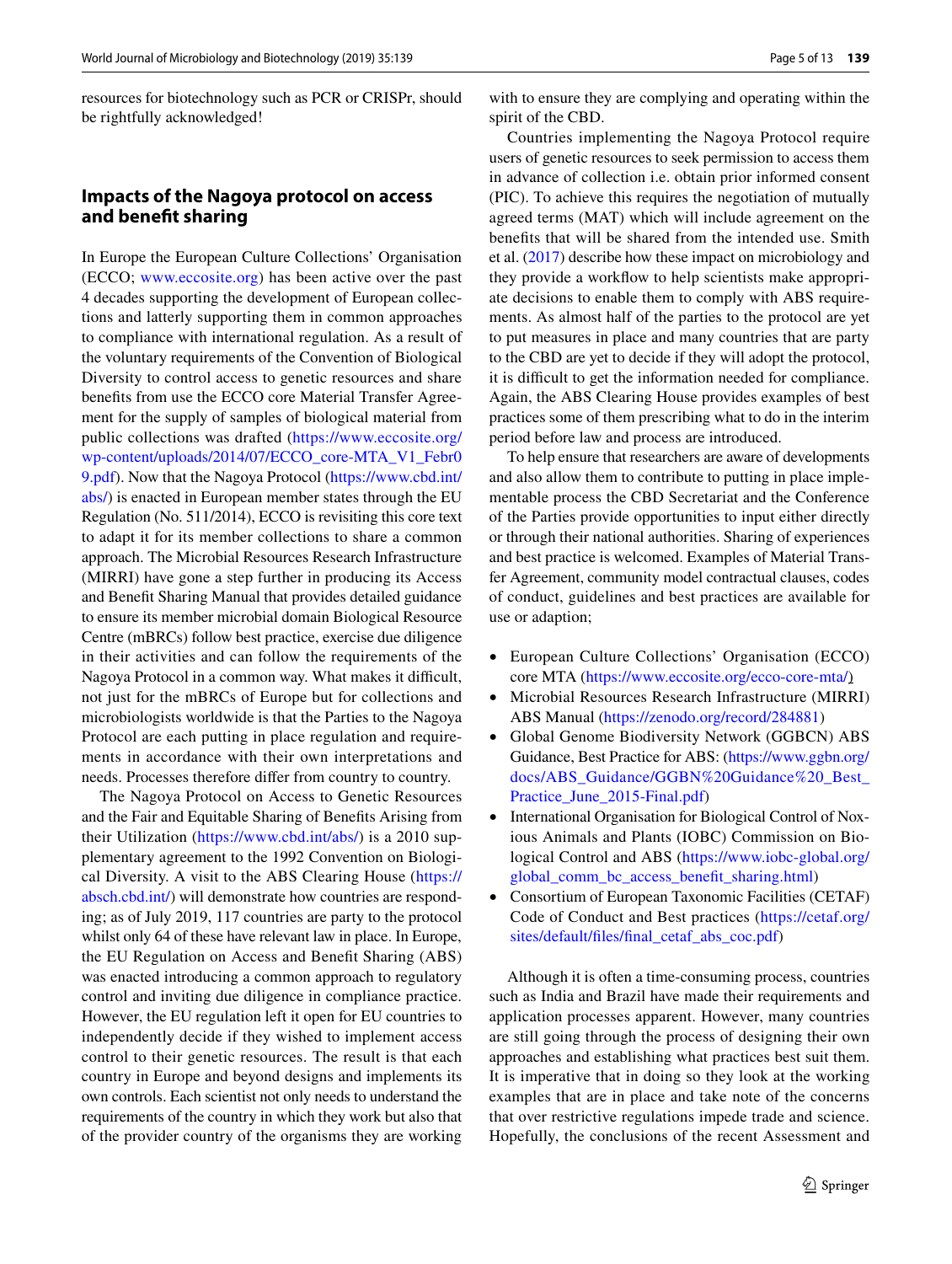World Journal of Microbiology and Biotechnology (2019) 35:139

review of the efectiveness of the Nagoya protocol ([https](https://www.cbd.int/doc/c/7f9f/3d30/46a50d2e3f693bb57895d882/sbi-02-l-03-en.pdf) [://www.cbd.int/doc/c/7f9f/3d30/46a50d2e3f693bb57895](https://www.cbd.int/doc/c/7f9f/3d30/46a50d2e3f693bb57895d882/sbi-02-l-03-en.pdf) [d882/sbi-02-l-03-en.pdf\)](https://www.cbd.int/doc/c/7f9f/3d30/46a50d2e3f693bb57895d882/sbi-02-l-03-en.pdf) submitted to the Subsidiary Body On Implementation Second meeting in Montreal, Canada, 9–13 July 2018 will lead to improvements in the country implementation strategies.

Of relevance to biologists, is the continuing debate on whether access to Digital Sequence Information (DSI) should be treated in the same way as accessing the genetic resources (<https://www.cbd.int/abs/dsi-gr.shtml>). The CBD Secretariat has demonstrated the wish to secure broad input to the topic through requests for contributions to this debate through the request for: Submission of views and information and call for expression of interest to undertake studies. They also asked for nominations to the Ad Hoc Technical Expert Group on Digital Sequence Information on Genetic Resources. It is important that the right information is provided and that the most appropriate people are advising on these issues. Practical solutions are needed that facilitate science and discovery but also ensure appropriate and adequate sharing of the benefts which are normally non-monetary and rarely monetary.

## **Considerations in compliance with the Nagoya protocol on access and beneft sharing**

When considering the use of genetic resources (organisms) scientists must ensure they comply with provider country requirements under the Nagoya Protocol. This is in addition to checking whether other permissions are needed for example regarding CITES, quarantine, export licences etc. and land owner/ protected area access. The key elements of information required for the assessment are the location where the scientist is collecting the genetic (biological) materials from and whether access is regulated (resources should be accompanied by a Material Transfer Agreement (MTA) indicating where the material originated from and what individuals can and cannot do with it). It is important to know when the resources were, or will be collected (isolated from in situ); and to be clear of the intended use - some activities/observations do not trigger the Nagoya Protocol e.g. identifcation/taxonomy but this depends on the country of origin.

A scientists frst port of call is to get provider country information from the ABS Clearing House and establish if it is party to the Nagoya Protocol. If the country is not Party to the protocol, it may be Party to the CBD and have ABS measures in place. If neither is in place, no further action is required other than ensuring other permissions such as plant health permits have been obtained.

If the country is Party to the Protocol, scientists should establish what ABS measures are in place and whether these are enacted. If the genetic material (organism) was collected before October 2014 then Nagoya doesn't apply. If the collection was after that date, and the country controls access, prior Informed Consent (PIC) must be obtained and Mutually Agreed Terms (MAT) negotiated before collection and use.

The Nagoya Protocol is triggered by utilisation—i.e. conducting R&D on the genetic and/or biochemical composition of genetic resources, including through the application of biotechnology. If the country does not control access (UK and much of the EU) scientists are free to collect and use the materials. If it is not clear whether access legislation is in place, scientists should contact the relevant national focal point and keep a record of the enquiry email and any response as this is part of the due diligence process. The fact that there may be no information on the ABSCH does not mean that the country does not have process and measures in place ([https://absch.cbd.int/\)](https://absch.cbd.int/). Due diligence requires confrmation of country requirement, often needing consultation with country National Focal Points or Competent National Authorities (Beckett [2017](#page-10-0)). The process does not end there as often a country requires monitoring and reporting, this will difer from country to country. An example is seen in the information provided by the National Biodiversity Authority in India ([https://](https://nbaindia.org/) [nbaindia.org/\)](https://nbaindia.org/), specifcally see the Operational Guidelines to the State Biodiversity Boards for Processing of Applications for Access to Biological Resources received under Sect. 7 of the Biological Diversity Act, 2002 ([https://nbain](https://nbaindia.org/uploaded/pdf/Guidelines_for_Processing_ABSapplications_SBBs.pdf) [dia.org/uploaded/pdf/Guidelines\\_for\\_Processing\\_ABSap](https://nbaindia.org/uploaded/pdf/Guidelines_for_Processing_ABSapplications_SBBs.pdf) [plications\\_SBBs.pdf\)](https://nbaindia.org/uploaded/pdf/Guidelines_for_Processing_ABSapplications_SBBs.pdf). These require periodical reports from the applicant about the activities carried out on the accessed biological resources and evidence that the agreed benefts have been shared. Due diligence declarations are required in the UK, information and guidance is given ([https://www.gov.uk/guidance/abs\)](https://www.gov.uk/guidance/abs). Provider countries will need to be contacted to discover their requirements if they are not provided on the ABSCH via the country profles.

In summary, while the spirit of the Nagoya protocol helps developing countries protect their biodiversity by ensuring access and beneft sharing, there is no provision to help them preserve and store their own biodiversity in country. This is a deficit that requires attention, as without it their biodiversity will either not be preserved or they will have to continue to rely on overseas collections in developed countries. For some countries, such as India and Brazil who have established strict control over access to, and export of, their natural resources, the very regulations designed to protect their resources could actually inhibit research and development for the beneft of their indigenous populations.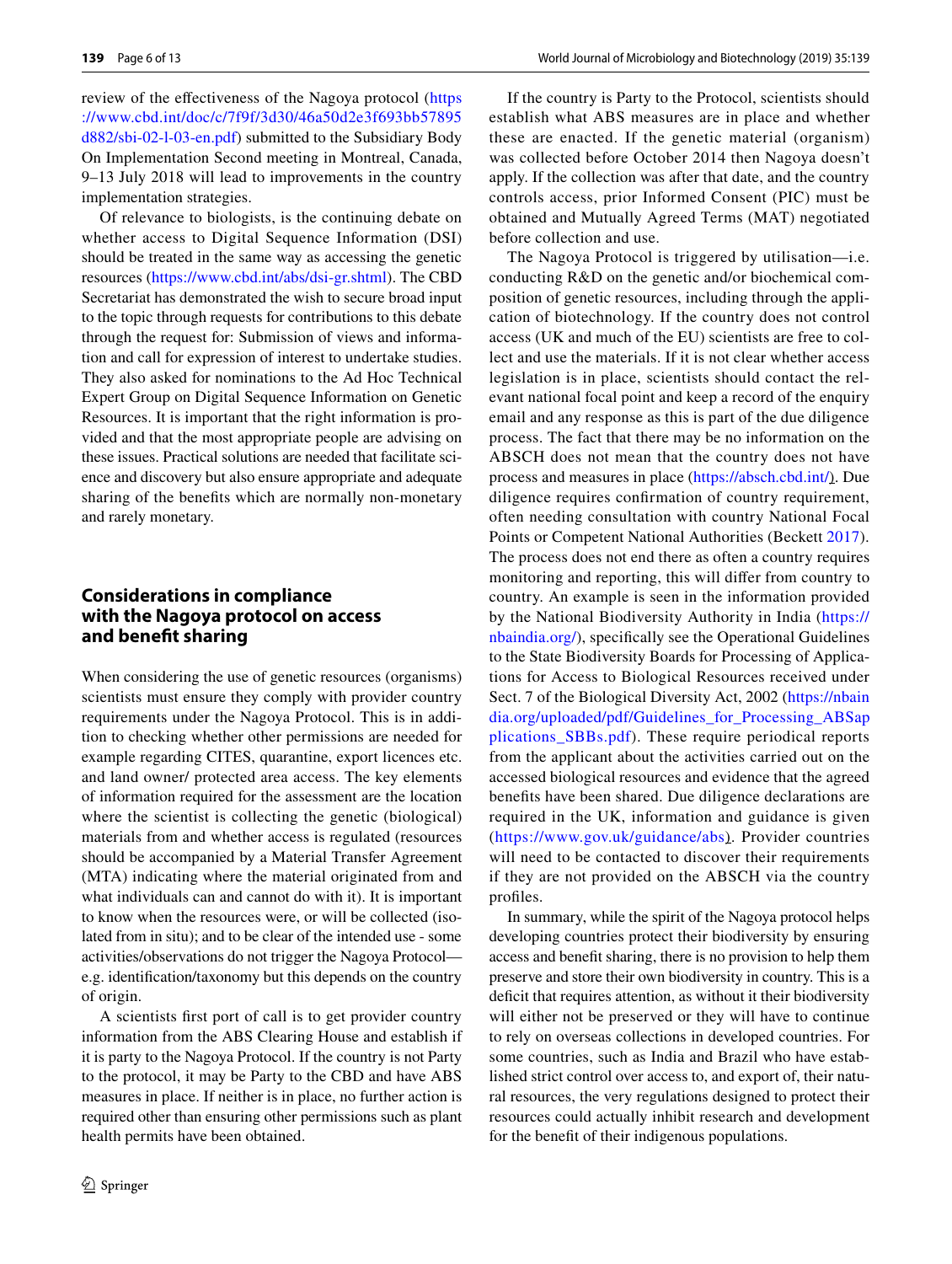#### **Availability of technologies for preservation**

Existing preservation techniques for fungi have been designed for well-equipped laboratories in major national service culture collections. There is a plethora of methods described in the literature for the storage and ex situ conservation of fungi in axenic culture which range from basic methods suitable for application in the short term (up to 2 years) through to long term methods that allow for many years  $(50+)$  of storage. The pros and cons of using preservation methods were previously evaluated by Ryan et al. ([2000\)](#page-11-3) who devised a decision-based key, which incorporated logistical, scientifc and fnancial criteria to aid scientists in the selection of preservation regime.

Basic methods which are often economically cost efective requiring only basic infrastructure, are well described and include techniques such as serial sub-culture (Smith and Onions [1994\)](#page-11-4), and storage in oil (Fennell [1960](#page-11-5); Smith et al. [2001](#page-11-6)), water (Burdsall and Dorworth [1994](#page-11-7); Boeswinkel [1976](#page-10-1)) or in sterile soil (Smith et al. [2001](#page-11-6); Booth [1971](#page-10-2)). However, the principle aim of preservation is to maintain purity, viability, genomic integrity and avoid the selection of variants from within a population and lessen the prospects of strain degradation (Ryan and Smith [2004](#page-11-8)). These 'basic' methods will not provide this due to selection pressures incurred during storage and maintenance and the risks of loosing collections due to intermittent electricity supply, contamination and the availability of staff resources.

For most scientists, the preservation methods of choice for long-term, stable storage of important cultures remain to be freeze-drying (Ryan and Smith [2004](#page-11-8); Tan [1997](#page-12-0)) and cryopreservation at ultra-low temperature (Ryan and Smith [2004;](#page-11-8) Verkleij et al. [2015\)](#page-12-1). These methods have been used for over ffty years and are now commonly applied where infrastructure and resources allow. However, it is not necessarily practical or indeed possible to use the more technical, resource intensive methods to be used in collections in LMIC countries.

Freeze drying which requires the purchase of expensive equipment, is used routinely for sporing fungi. Once preserved, cultures are easy to handle and occupy little storage space with a proven shelf life of up to 50 years or longer (Smith and Onions [1994\)](#page-11-4). Ampoules can also be circulated to scientists, throughout the world, without having to be revitalised beforehand, cutting the cost of courier charges and avoiding potential damage to the organism during transport if it was transported active on agar. This is advantageous to scientists in LMIC countries as they can get their cultures freeze dried overseas and have a working stock of ampoules returned to them for routine use. Although ideal, a refrigerated or consistent storage temperature is not critical for vacuum sealed ampoules, and working stocks can be produced for routine activities, negating the need for frequent serial transfer. However, as no one preservation method can be 100% guaranteed to be successful for all culturable fungi (Ryan and Smith [2004](#page-11-8)), good practice dictates the use of a least two preservation methods, typically cryopreservation and lyophilisation. While this may increase costs, it does provide opportunity for scientists to get their resources backed up as a disaster mitigation strategy.

Cryopreservation has become the pre-eminent methodological approach for the preservation of fungi in major international public service culture collections (Ryan and Smith [2004\)](#page-11-8). Reports of cryopreservation of specifc species or groups of fungi are often published. Recent examples include methods for ectomycorrhiza (Crahay et al. [2012](#page-11-9)), arbuscular mycorrhizae (Lalaymia et al. [2014\)](#page-11-10) and Hop Powdery Mildew (Wada and Reed [2017\)](#page-12-2). It is the 'gold standard' as the chances of strain drift are signifcantly less than other approaches if samples are correctly cooled and stored. However, cryopreservation infrastructure is very expensive, cryo storage vessels, controlled rate coolers, safety equipment and nitrogen supply can be costly (Ryan et al. [2000\)](#page-11-3). There are basic apparatus available that can achieve the recommended controlled cooling rate of  $-1$  °C min<sup>-1</sup> with a suitable cryoprotectant such as the commercial 'Mr Frosty' (Nalgene, USA) OR Cryocell cooler, although reproducibility and efectiveness of preservation is best served using chamber-controlled rate cooling. Cryopreservation in mechanical freezers is not recommended as samples are at risk in the event that electricity supply is compromised and temperatures warmer than −133 °C can result in the recrystallisation of ice which can damage cells.

Modern advances in cryotechnology may have application. Controlled rate cooling can be achieved without the need for a refrigerant gas such as the Stirling cycle cooling approach (Ryan et al. [2014\)](#page-11-11); while N2 free cold-chain technology is being developed. Similarly, preservation technology, has seen the introduction of vitrifcation (Tan and Stalpers [1996](#page-12-0)) and AE (alginate encapsulation) cryopreservation (Ryan [2001](#page-11-12); Benson et al. [2018](#page-10-3)) which negate the need for the use of controlled rate cooler and bring down costs. However, even in high income countries, few collections are actively involved in preservation protocol research and development and where it is employed it is often the result of technology transfer from biomedical feld.

#### **New and future challenges for microbial preservation**

Challenges remain for the vast number of unculturable organisms, where suitable procedures for their isolation and culture do not exist. Culture collections (with only minor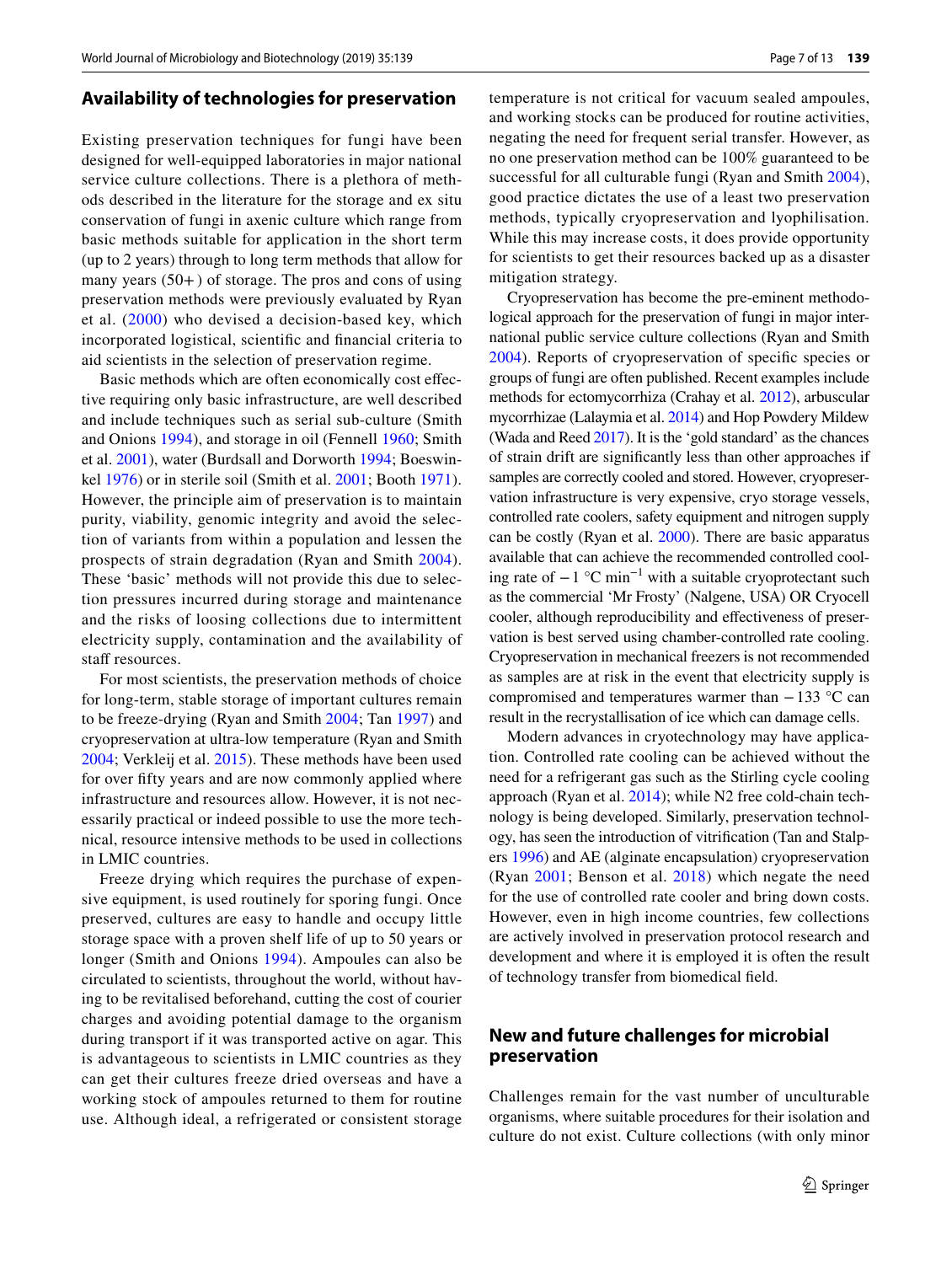exceptions for example the provision of mycoparasites) do not supply mixed cultures, microbial consortia or microbiome samples. The is primarily due to the lack of an efective cryopreservation regime to optimally store such samples, with no collection having the capacity to routinely store and supply microbiomes. One goal is to maintain the functionality of cryopreserved microbiome, Bell ([2019\)](#page-10-4) used the analogy 'If you try and take a cat apart to see how it works, the frst thing you have on your hands is a nonworking cat' (Adams [2002\)](#page-10-5) and this is an important consideration when trying to conserve a microbiome sample. The main reason for this is that when samples are cryopreserved, only the freeze tolerant components of the microbial community will survive, causing a disturbance of the microbial equilibrium of the wild-type sample.

There are few reports of successful microbial consortia cryopreservation. Kerckhof et al. [\(2014\)](#page-11-13) evaluated a cryopreservation protocol that succeeded in preserving both community structure and functionality of microbiomes, while Vekeman and Heylen (2015) described methods for the cryopreservation of mixed communities but only at −80 °C. Because of an international focus on the critical importance of the plant and human microbiome, and the signifcance of the fungi within these systems, biological resource centres need to focus eforts to develop new and improved methodologies for the storage of microbiome samples. For fungi, this specifcally includes endophytes, mycorrhizae, symbiotic mutualists and associated organisms many of which will have commercial applications as bioinoculants. It is important for scientists researching these novel preservation methods to disseminate their fndings and equip peers in LMIC countries through research collaborations in order to establish infrastructure and ensure long term sustainability.

# **Microbial collections supporting sustainable development goals**

Fungal Culture collections through the application of science, technology and knowledge generation related to their resources are well placed to support the bioeconomy and to meet society's Grand Challenges in addressing several of the UN's key Sustainable Development Goals (SDG) including zero poverty (SDG1), zero hunger (SDG2), good health and well-being (SDG3), quality education (SDG4), industry innovation and infrastructure (SDG9), life below water (SDG14) and life on land (SDG15) (Griggs et al. [2013](#page-11-14); Waage et al. [2015\)](#page-12-3).

There is wide recognition that harnessing the full value of fungal biological resources and processes provides incentive to generate solutions from the development of new products and services (Table  $3$ ) within a more resilient, eco-efficient bioeconomy in order to meet the SDG's.

The importance of institution and infrastructure goals in meeting the SDG's has been reported (Waage [2015\)](#page-12-3) and fungal culture collections can be part of a broader strategy to achieve them. It is necessary to create infrastructure globally to organise fungal resource culture collections, share technology and know-how and to target specifc activities

<span id="page-7-0"></span>**Table 3** Sustainable Development Goals, Targets and Solutions

| Goal                              | Target                                                                                                                         | Examples of potential solutions (fungi and fungal<br>culture collections)                                                                                                                    |
|-----------------------------------|--------------------------------------------------------------------------------------------------------------------------------|----------------------------------------------------------------------------------------------------------------------------------------------------------------------------------------------|
| SDG 2: zero hunger                | Use fungi to contribute indirectly towards ending<br>hunger                                                                    | Microbiome based solutions to increase crop yield<br>Development of mycoproteins<br><b>Biocontrol Solutions</b><br>Fungi as reference strains                                                |
|                                   | SDG 3: good health and well-being Use fungi and knowledge generation to provide<br>solutions for ensuring good health.         | Development of nutraceuticals<br>Fungi as a source of novel compounds for drug devel-<br>opment e.g. antimicrobials<br>Fungi as a source of alternatives for chemicals e.g.<br>biofertiliser |
| SDG 6: clean water and sanitation | Use and knowledge of novel fungi in water systems<br>to aid sustainable management of water systems<br>for improved sanitation | Knowledge of fungi in water systems<br>Fungi used in bioremediation of waste and pollutants<br>Fungi as reference strains<br>Fungi in Water systems                                          |
| SDG 7 affordable and clean energy | Use of fungi to produce novel fuels and knowledge<br>to prevent losses in fuel systems                                         | Novel biofuels for example the application of ligno-<br>cellulosic degrading fungi<br>Fungi as biodeteriogens of fuel                                                                        |
| SDG 15: life on land              | Use of fungi, particularly relationship with Plant<br>life                                                                     | Resource Centres for conversation of fungi as: indica-<br>tors of climate change habitat regeneration<br>Biofertilizers Sustainable production of crops<br>Control of Invasive species       |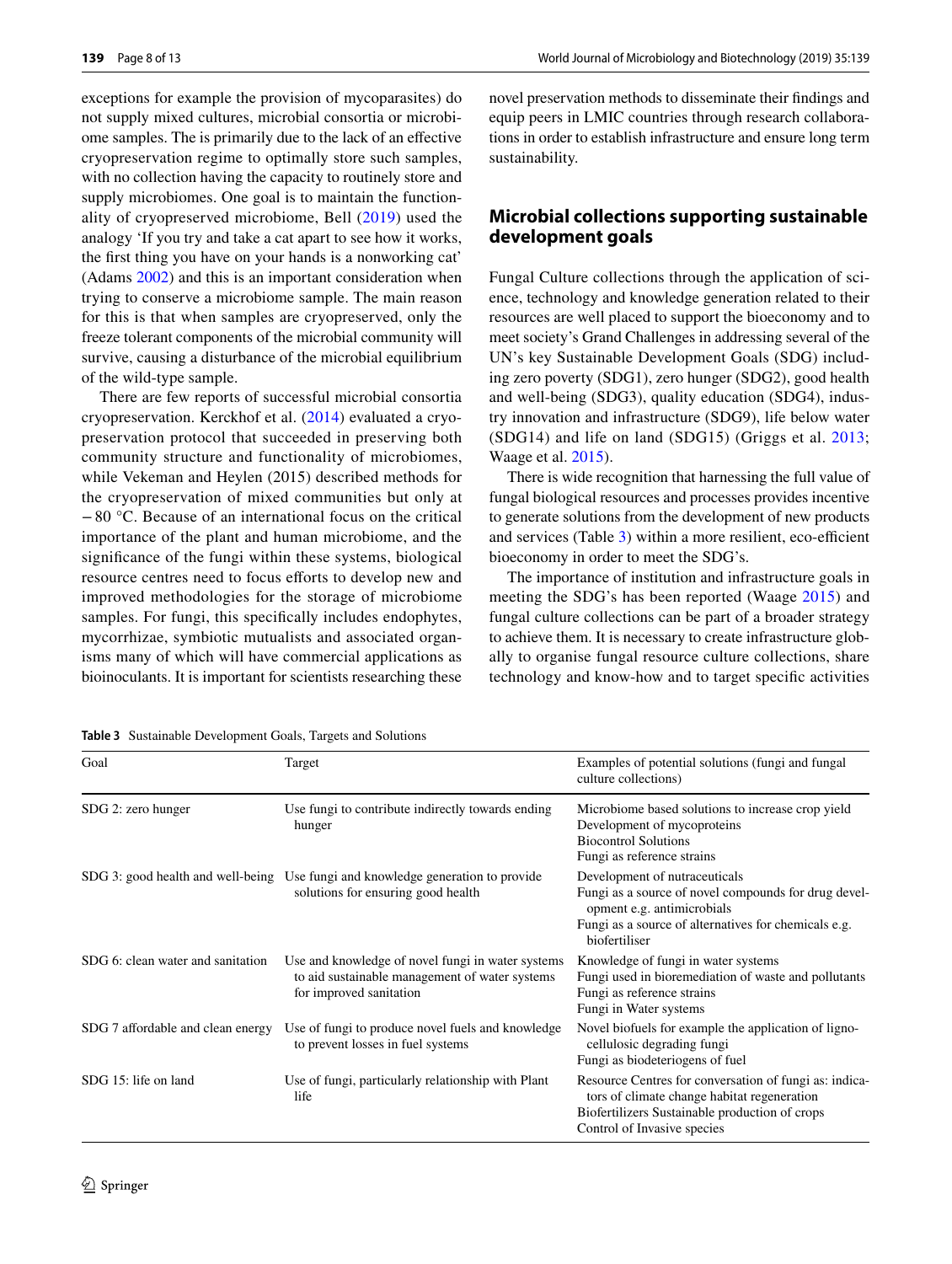in collaboration. Individual collections, even those in higher income countries, do not have the capacity to provide solutions for global microbiological needs. This requires a coordinated approach by a consortium of national collections (for example through the WFCC or the European Research Infrastructures such as MIRRI) guided by their stakeholders and in association with stakeholders in LMIC's. No single country currently offers a complete coverage of microbial diversity and associated services.

#### **Supporting infrastructure in fungal taxonomy—MycoBank**

The scientifc name of an organism is the primary key to access information on structure, properties and other aspects of its biology. Since January 2013, registration of new fungal names is a mandatory requirement for valid publication under the International Code of Nomenclature for algae, fungi and plants (ICN) (McNeill et al. [2012\)](#page-11-15). Three online repositories were designated to serve for the formal registration of new fungal names: Fungal Names, Index Fungorum and MycoBank. Besides the new name of a fungus a set of core data needs to be provided including information on place of publication and deposit of the type specimen (as dried specimen in a fungarium or as a living culture preserved in a metabolically inactive state in a culture collection). The unique database registration number allocated for the name is to be cited in the place of publication for the name to be valid.

MycoBank was launched in 2004 as an online open access repository with the primary aim to register all fungal taxonomic novelties including new names and combinations ("MB" number), and provide descriptions and illustrations (Crous et al. [2004;](#page-11-16) Robert et al. [2013](#page-11-17)). While initially set up by mycologists of the Westerdijk Fungal Biodiversity Institute (then still named CBS-KNAW), MycoBank was brought under the auspices of the International Mycological Association (IMA) in 2010, underpinning it's the global signifcance. In 2018 MycoBank attracted 440,000 unique end users. The database runs on the BioloMICS software (Robert et al. [2011\)](#page-11-18) and is regularly updated and improved to serve the needs of end users and curators of MycoBank. In 2013 an important function was added which allows for the registration of later typifcation events ("MBT" number) such as the designation of lecto-, epi- or neotypes. These events are normally difficult to trace in the literature but should be easy to fnd to avoid that authors would independently propose typifcations for the same names based on diferent specimens, and thus only would create more confusion instead of defnitively settling the applications of the name.

Mycobank is a community-driven online repository striving to reach completeness, avoid redundance and, while ofering free and widely used services it is being upheld without any fnancial support other than from its hosting organisation (Westerdijk Institute). A major challenge for any online repository of biodiversity data is to correctly link species (and subsequently higher taxonomic ranks) with sequence data and this can only be done via specimens (dried specimens, living strains) (Durães Sette et al. [2013](#page-11-19); Robert et al. [2013](#page-11-17)). BRCs and other collections such as fungaria preserve these biological reference materials and collect and store associated information (Verkleij et al. [2015](#page-12-1)).

Ever since DNA sequencing was introduced as a routine tool in fungal taxonomy it has greatly changed classifcation, improved identifcation, and deepened our understanding of the diversity of the fungal microbiomes as cryptic taxa were revealed. New subclades sometimes proved to difer markedly in physiology or pathogenicity (Crous et al. [2015](#page-11-20); Minnis [2015\)](#page-11-21), and helped in more accurately recognizing relevant entities (often recognized as new species) like human or plant pathogens that need to be controlled or regulated and not mistaken for their harmless relatives (Bonants et al. [2013](#page-10-6); Irinyi et al. [2015](#page-11-22)). Many genera of fungi proved polyand or paraphyletic. Although many new generic names have been proposed for the clades in recent years, the proportions of genus names actually linked to validated DNA data is still relatively low, but efforts are being made to improve the situation. Well-characterized cultures preserved in mBRCs are being selected to serve as types for such genera. Correct identifcation is critical as misidentifcations lead to unnecessary and costly efforts in research and management, economic losses and even societal risks (Hawksworth [2015](#page-11-23)). Since the frst DNA sequences for fungi became available in GenBank in the early 1990s, large numbers of sequences have been deposited including sequences based on incorrectly identifed material or for which no voucher material is available, confronting users blasting their unknown sequences against these resources with huge problems.

It is good practice to deposit type- or other correctly identifed voucher material in public collections where it is preserved according to highest standards and can be obtained by other scientists as reference for further work (Schoch et al. [2014](#page-11-24); Vu et al. [2016](#page-12-4)). DNA barcoding approaches are based on such traceable sources, where relatively short and readily amplifable loci (the "barcodes") serve as marker sequences. DNA barcodes have proven to be very useful for diagnostics in human and plant health, food security and applied sciences (Hebert et al. [2003;](#page-11-25) Yahr et al. [2017](#page-12-5)). For fungal identifcation, the Internal Transcribed Spacer (ITS) region of nuclear ribosomal DNA has been most used, and it is still the only official DNA Barcode locus for fungi (Schoch et al. [2012\)](#page-11-26), although other loci have gained signifcance for identifcation in certain fungal groups where ITS provides insufficient resolution (Stielow et al.  $2015$ ). BRCs have played an important role in generating fungal barcodes. Vu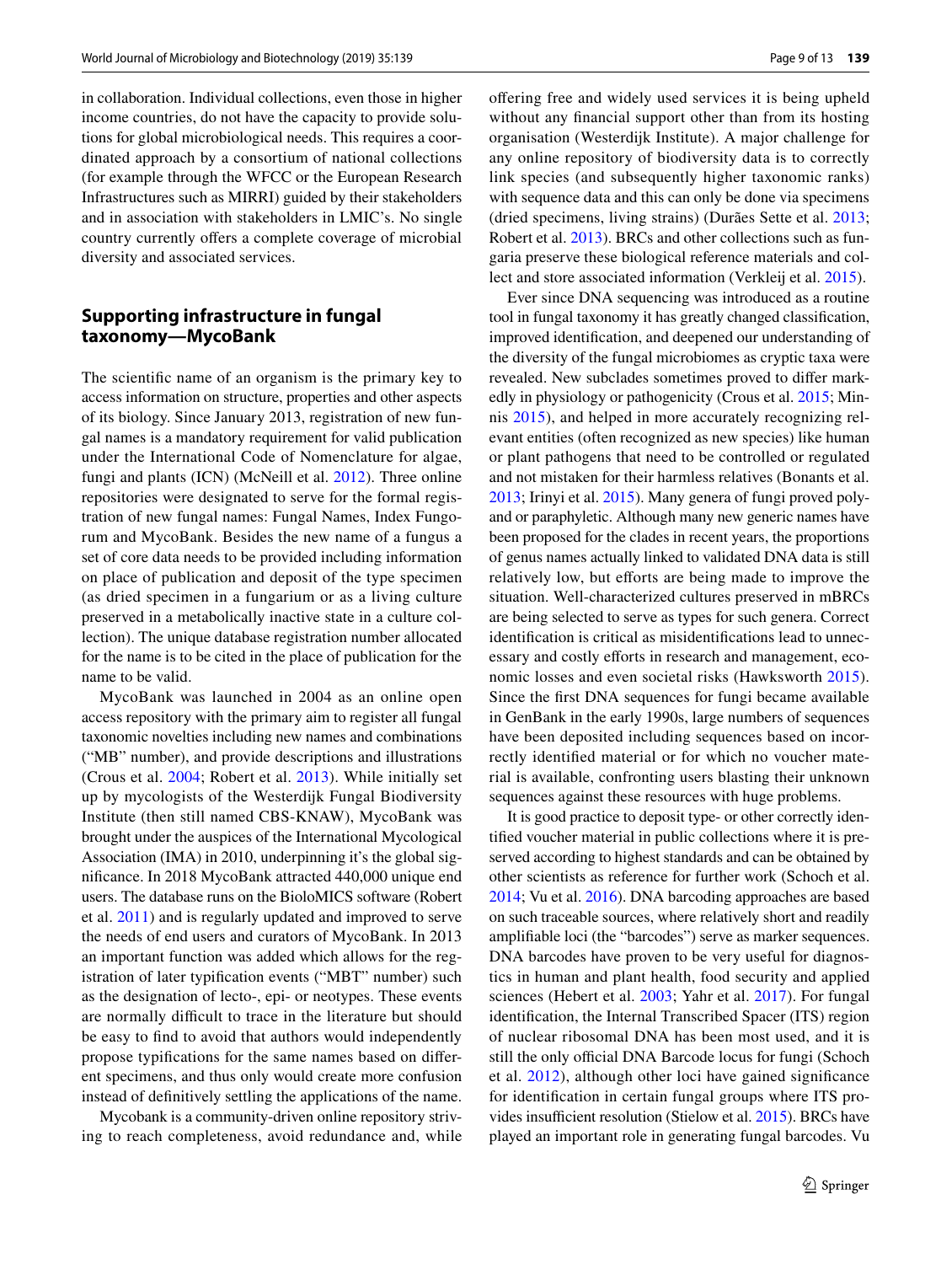et al. [\(2016](#page-12-4), [2018\)](#page-12-6) presented an analysis of a major barcoding effort for yeasts and filamentous fungi preserved in the CBS Collection, marking the release of 8700 and 24,000 sequences of type-and other reference strains of yeast and flamentous fungal species, respectively. These releases constitute a huge step forward in coverage of fungal biodiversity through reference sequences. Such data not only are of great value for strain identifcation, but also facilitate the selection of strains for whole genome sequencing projects, for which BRC holdings are an increasingly important source of material.

On a global scale the capacity of the collections to accept new deposits (such as type strains for new fungi) is insuffcient and major investments are necessary, especially in LMIC with often rich biodiversity but lacking funds to establish collections or develop existing ones. Creating capacity in these regions is considered of great urgency as it would be most practical under ABS legislation to implement the Nagoya Protocol.

The linking of organism names in all curated nomenclatural databases to other sources of scientifc information is required to more efectively fnd information for scientifc analyses and management in health care, food security and conservation. For MycoBank structural links have been created to several websites including Catalogue of Life (CoL), Encyclopaedia of Life (EOL), Global Biodiversity Information Facility (GBIF), Integrated Taxonomic Information System (ITIS), Google Scholar, PubMed, Wikispecies, Barcoding of Life Database (BOLD) Systems, EMBL, NCBI, All Russian Collection of Microorganisms (VKM), CBS collection, Global Catalogue of Microorganisms (GCM).

# **Supporting infrastructure: bioinformatics**

Sciences are evolving at an incredible pace and many paradigm changes have been observed in the last decades in all scientifc felds. The same is of course true in biology where the introduction of high throughput technologies allows to generate incredible amounts of interesting data that nobody would have been able to imagine even 10 to 20 years ago. DNA sequencing, for example, has certainly been one of the most striking revolutions over last few decades since the discovery of its existence. 20–30 years ago, it was a challenge to sequence a few hundred base pairs and it's now relatively easy and cheap to sequence complete genomes. It was impossible to predict that one could sequence an entire human genome in a few hours for less than 1000 US\$. The consequences of all these new developments are huge in terms of:

- 1. Amounts of data to be stored, handled and analysed
- 2. Diversity of data types
- 3. Algorithms that need to be developed and tuned to be able to properly analyse complex and diverse datasets
- 4. Interconnection of datasets
- 5. Formats, reusability of data and data exchange
- 6. Target audience of the produced data, for humans or for machines?
- 7. The rise of artifcial intelligence and its consequences
- 8. The costs associated with the points mentioned above and the shortage of software developers, database specialists or data analysts (to mention only a few) and their associated high salaries
- 9. Building large multi-disciplinary teams (biologists, ecologists, bioinformaticians, software, algorithms or databasing specialists, etc.)

Data storage, analysis, distribution and use have been addressed over the years in several European funded projects and global initiatives. Most recently, the Microbial Resources Research Infrastructure (MIRRI) has published its activities in this area; it is anticipated that on the establishment of its legal entity as a European Research Infrastructure Consortium it will initiate the construction of its information system (Casaregola et al. [2016](#page-11-28)). There has been signifcant input from the World Data Centre for Microorganisms ([https://www.wdcm.org/\)](https://www.wdcm.org/) who have been improving how mBRC data is presented and linked to other data sources to enhance and enrich information available on microbial strains (Wu et al. [2017\)](#page-12-7). There are many separate data sources of relevance to the use and characterisation of microorganisms which require the collaboration, coordination, mechanisms for interoperability and their dynamic linking to beneft the user and enable innovation. It requires the mBRC community to join forces and work with research infrastructures such as ELIXIR (<https://elixir-europe.org/>) who unite Europe's leading life science organisations in managing and safeguarding the increasing volume of data being generated by publicly funded research. ELIXR coordinates, integrates and sustains bioinformatics resources across its member states and enables users in academia and industry to access services that are vital for their research. Another example of a valuable partner in such a relationship is EU-OPENSCREEN [\(https://www.eu-openscreen.eu/\)](https://www.eu-openscreen.eu/) who integrate high-capacity screening platforms throughout Europe, which jointly use a rationally selected compound collection, comprising up to 140,000 commercial and proprietary compounds collected from European chemists. The European Marine Biological Research Infrastructure Cluster (EMBRIC—<https://www.embric.eu/>) have demonstrated how such research infrastructures can be brought together with researchers and resource holders such as mBRCs to offer targeted research and solutions to bioindustry (Brennecke et al. [2018](#page-10-7); Pina et al. [2018](#page-11-29)). Very few LMIC's have either the infrastructure or resource to invest in the physical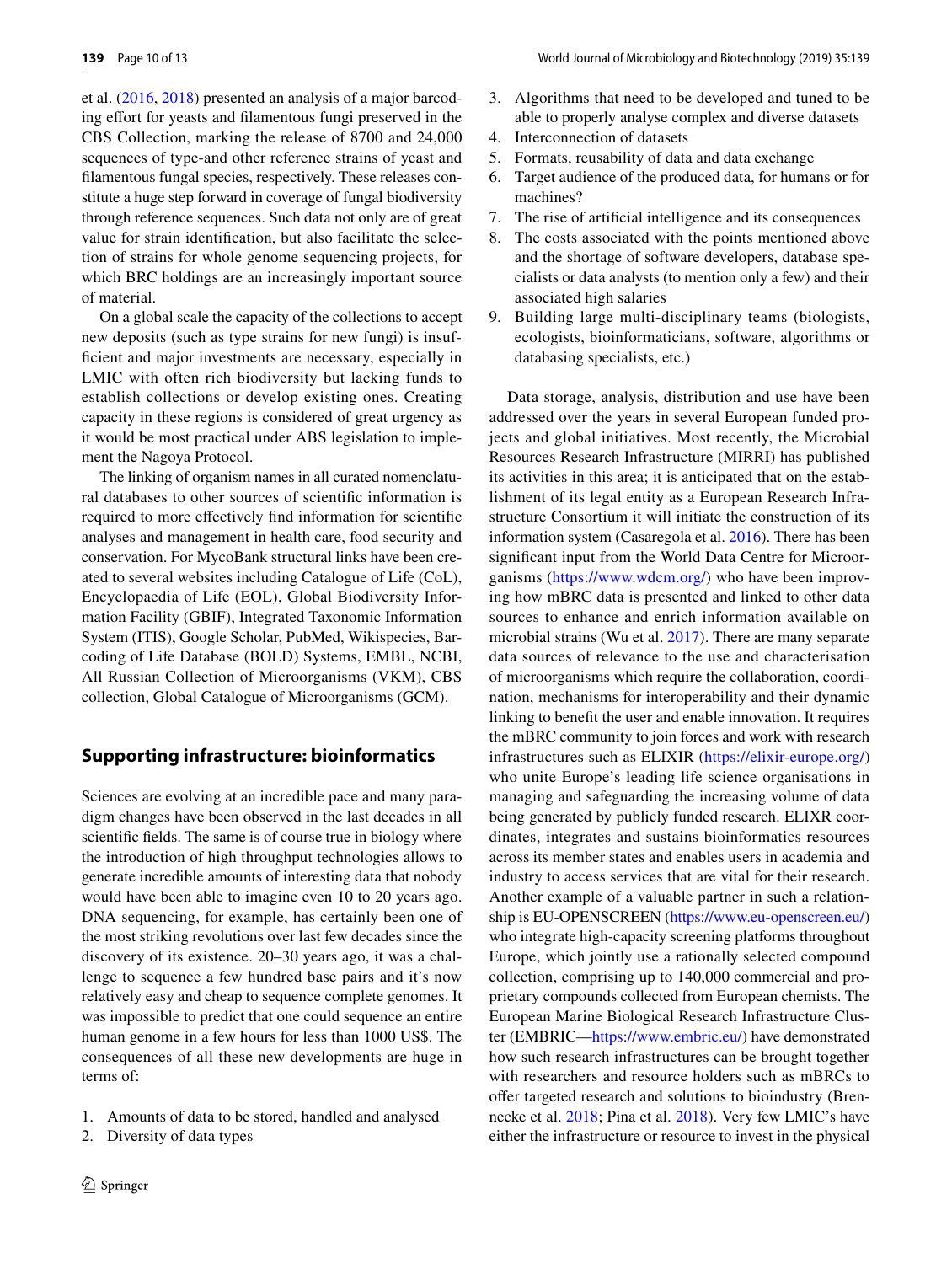servers for storage and computation, and the bioinformaticians needed to undertake the data-analysis. Without these, they will continue to rely on existing global capacity such as services provided through the European Bioinformatics Institute (EMBL), GenBank (NIH genetic sequence database) and the training opportunities that these European and North American institutions offer.

## **Discussion—summary and recommendations**

Harnessing fungi for use by humankind to enhance bioeconomies in LMIC's is pre-requisite. While existing global fungal culture collections such as CABI and CBS provide a mechanism for LMIC's to deposit their strains, there is a pressing requirement for capacity to be established 'in country' to empower counties to be able to look after their most important and valuable national biodiversity and microbiological assets. A more urgent challenge remains in fnding funding for collections to underpin research and good science which compete against perceived greater priorities such as food security or academic research. Innovative funding mechanisms and efficiencies in coordination and management are required to secure the microbial resources on which these depend (Smith et al. [2014](#page-11-30)). Therefore, it is essential that future initiatives build on the best of experiences already established.

The immediate challenges for the global BRC community are to empower and equip LMIC's so that they are able to maintain their biodiversity and handle their data, this can be achieved through:

- Establishment of capacity at national or regional level, respecting local laws and international legislation
- Enhancement of international collaboration within legislative parameters
- Investment in new technology approaches (=technology transfer)
- Provision of training in taxonomy, data handing, bioinformatics, biological resource technology and management
- Establishing national priority lists to ensure key national assets are preserved for example disease reference, industrial and agricultural strains
- Provision of support to develop commercially important strains including antimicrobials, bio inoculants for Agritech, biocontrol agents and food strains
- Engagement with stakeholders involved in microbiome research to underpin this critical area of research and the commercial opportunities arising from it
- Investigate innovative funding sources

International networks such as the WFCC are well placed to provide an overview of global capacity, but a concerted effort between donors, government and industrial/commercial stakeholders is required to establish capacity in order to meet SDG's and national priorities. Furthermore, the Nagoya Protocol should not be a barrier to international sharing of strains for research and development. Indeed, if countries have their own mechanisms to store and control their national resources, then ensuring the equitable sharing of benefts arising from their exploitation should be achievable though greater transparency and traceability and reduce the concerns of biopiracy. For countries where that is not possible, International culture collections which operate best practice with respect to the Nagoya Protocol should prevent unregulated bioprospecting and reassure depositors from LMIC countries.

**Acknowledgements** This project has received funding from the European Union's Horizon 2020 research and innovation programme under Grant Agreement No 645884. CABI is an international intergovernmental organisation, and we gratefully acknowledge the core fnancial support from our member countries (and lead agencies) including the United Kingdom (Department for International Development), China (Chinese Ministry of Agriculture), Australia (Australian Centre for International Agricultural Research), Canada (Agriculture and Agri-Food Canada), Netherlands (Directorate-General for International Cooperation),and Switzerland (Swiss Agency for Development and Cooperation).

**Open Access** This article is distributed under the terms of the Creative Commons Attribution 4.0 International License ([http://creativeco](http://creativecommons.org/licenses/by/4.0/) [mmons.org/licenses/by/4.0/](http://creativecommons.org/licenses/by/4.0/)), which permits unrestricted use, distribution, and reproduction in any medium, provided you give appropriate credit to the original author(s) and the source, provide a link to the Creative Commons license, and indicate if changes were made.

# **References**

- <span id="page-10-5"></span>Adams D (2002) The Salmon of doubt: hitchhiking the galaxy one last time. MacMillan, London
- <span id="page-10-0"></span>Beckett K (2017) Understanding access and beneft sharing. Biologist 64:26–27
- <span id="page-10-4"></span>Bell T (2019) Next-generation experiments linking community structure and ecosystem functioning. Environ Microbiol Rep 11:20–22. <https://doi.org/10.1111/1758-2229.12711>
- <span id="page-10-3"></span>Benson EE, Harding K, Ryan M, Petrenko A, Petrenko Y, Fuller B (2018) Alginate encapsulation to enhance biopreservation scope and success: a multidisciplinary review of current ideas and applications in cryopreservation and non-freezing storage. Cryo Lett 39:14–38
- <span id="page-10-1"></span>Boeswinkel HJ (1976) Storage of fungal cultures in water. Trans Brit Mycol Soc 66:183–185
- <span id="page-10-6"></span>Bonants P, Edema M, Robert V (2013) Q-bank, a database with information for identifcation of plant quarantine plant pest and diseases. EPPO Bull 43:211–215.<https://doi.org/10.1111/epp.12030>
- <span id="page-10-2"></span>Booth C (1971) Fungal culture media. Method Microbiol 4:49–94
- <span id="page-10-7"></span>Brennecke P, Ferrante MI, Johnston IA, Smith D (2018) A collaborative European approach to accelerating translational marine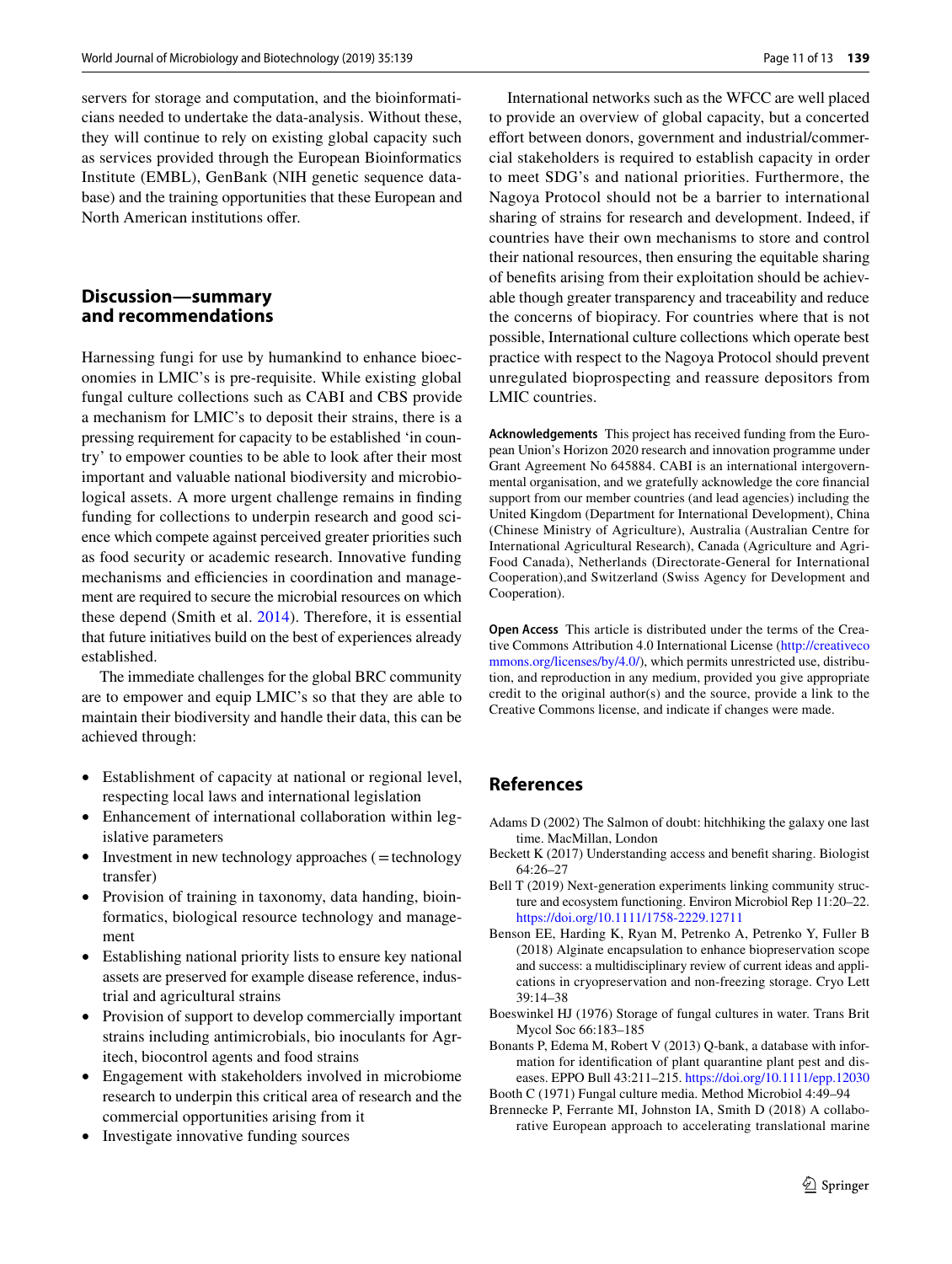World Journal of Microbiology and Biotechnology (2019) 35:139

science. ICES J Mar Sci Special Issue Methodologies for Outreach in the Marine Sciences. J Mar Sci Eng 6:81. [https://doi.](https://doi.org/10.3390/jmse6030081) [org/10.3390/jmse6030081](https://doi.org/10.3390/jmse6030081)

- <span id="page-11-7"></span>Burdsall HH, Dorworth EB (1994) Preserving cultures of wood decaying Basdiomycotina using sterile distilled water in cryovials. Mycologia 86:275–280
- <span id="page-11-28"></span>Casaregola S, Vasilenko A, Romano P, Robert V, Ozerskaya S, Kopf A, Glöckner FO, Smith D (2016) An Information System for European culture collections: the way forward. SpringerPlus 5:772. <https://doi.org/10.1186/s40064-016-2450-8>
- <span id="page-11-9"></span>Crahay C, Declerck S, Colpaert JV, Pigeon M, Munaut F (2012) Viability of ectomycorrhizal fungi following cryopreservation. Fungal Biol 117(2):103–111. [https://doi.org/10.1016/j.funbi](https://doi.org/10.1016/j.funbio.2012.12.003) [o.2012.12.003](https://doi.org/10.1016/j.funbio.2012.12.003)
- <span id="page-11-16"></span>Crous PW, Gams W, Stalpers JA, Robert V, Stegehuis G (2004) Myco-Bank: an online initiative to launch mycology into the 21st century. Stud Mycol 50:19–22
- <span id="page-11-20"></span>Crous PW, Hawksworth DL, Wingfeld MJ (2015) Identifying and naming plant-pathogenic fungi: past, present, and future. Ann Rev Phytopathol 53:12.1–12.21
- <span id="page-11-19"></span>Durães Sette L, Pagnocca FC, Rodrigues A (2013) Microbial culture collections as pillars for promoting fungal diversity, conservation and exploitation. Fungal Genet Biol 60:2–8
- EU Regulation on ABS (EU) No 511/2014 [https://eur-lex.europa.eu/](https://eur-lex.europa.eu/legal-content/EN/TXT/?uri=CELEX:32014R0511) [legal-content/EN/TXT/?uri=CELEX:32014R0511](https://eur-lex.europa.eu/legal-content/EN/TXT/?uri=CELEX:32014R0511)
- <span id="page-11-5"></span>Fennell DI (1960) Conservation of fungus cultures. Bot Rev 26:79–141
- <span id="page-11-1"></span>Fritze D, Martin D, Smith D (2012) Final report on the GBRCN Demonstration Project. Germany: GBRCN Secretariat. ISBN 978-3-00-038121-8.
- <span id="page-11-14"></span>Griggs D, Staford-Smith M, Gafney O, Rockström J, Öhman MC, Shyamsundar P, Stefen W, Glaser G, Kanie N, Noble I (2013) Sustainable development goals for people and planet. Nature 495:305–307. <https://doi.org/10.1038/495305a>
- <span id="page-11-23"></span>Hawksworth DE (2015) Naming fungi involved in spoilage of food, drink, and water. Curr Opin Food Sci 5:23–28
- <span id="page-11-25"></span>Hebert PDN, Cywinska A, Ball SL, DeWaard JR (2003) Biological identifcations through DNA barcodes. Proc R Soc Lond Biol 270:313–321
- <span id="page-11-22"></span>Irinyi L et al (2015) International Society of Human and Animal Mycology (ISHAM)-ITS reference DNA barcoding database—the quality controlled standard tool for routine identifcation of human and animal pathogenic fungi. Med Mycol 53:313–337. [https://doi.](https://doi.org/10.1093/mmy/myv008) [org/10.1093/mmy/myv008](https://doi.org/10.1093/mmy/myv008)
- <span id="page-11-13"></span>Kerckhof FM, Courtens EN, Geirnaert A, Hoefman S, Ho A, Vilchez-Vargas R, Pieper DH, Jauregui R, Vlaeminck SE, Van de Wiele T, Vandamme P, Heylen K, Boon N (2014) Optimized cryopreservation of mixed microbial communities for conserved functionality and diversity. PLoS ONE 9(6):e99517. [https://doi.org/10.1371/](https://doi.org/10.1371/journal.pone.0099517) [journal.pone.0099517](https://doi.org/10.1371/journal.pone.0099517)
- <span id="page-11-10"></span>Lalaymia I, Cranenbrouck S, Declerck S (2014) Maintenance and preservation of ectomycorrhizal and arbuscular mycorrhizal fungi. Mycorrhiza 24(5):323–337. [https://doi.org/10.1007/s0057](https://doi.org/10.1007/s00572-013-0541-8) [2-013-0541-8](https://doi.org/10.1007/s00572-013-0541-8)
- <span id="page-11-15"></span>McNeill J, Barrie FR, Buck WR, Demoulin V, Greuter W, Hawksworth DL, Herendeen PS, Knapp S, Marhold K, Prado J, Prud'homme van Reine WF, Smith GE, Wiersema JH, Turland NJ (eds) (2012) International Code of Nomenclature for algae, fungi, and plants (Melbourne Code) adopted by the Eighteenth International Botanical Congress Melbourne, Australia, July 2011. [Regnum Vegetabile No. 154.]. Koeltz Scientifc Books, Königstein
- Meryman HT, Williams RJ, Douglas M, St J (1977) Freezing injury from "solution efects" and its prevention by natural or artifcial cryoprotection. Cryobiology 14:287–302
- <span id="page-11-21"></span>Minnis AM (2015) The shifting sands of fungal naming under the ICN and the one name era for fungi. In: McLaughlin DL, Spatafora

JW (eds) The Mycota. Vol. VII (B). Systematics and Evolution Springer, New York, p 179–203

- <span id="page-11-29"></span>Piña M, Colas P, Cancio I, Audic A, Bosser L, Canario A, Gribbon P, Johnston IA, Kervella AE, Kooistra WHCF, Merciecca M, Magoulas A, Nardello I, Smith D, Pade N, Robinson D, Schoen A, Schultz F, Kloareg B (2018) The European Marine Biological Research Infrastructure Cluster: an alliance of European research infrastructures to promote the blue bio-economy. In: Rampello PH, Trincone A (eds) Grand challenges in marine biotechnology, grand challenges in biology and biotechnology, Springer, New York, p 405-42
- <span id="page-11-18"></span>Robert V, Szoke S, Jabas B, Vu D, Chouchen O, Blom E, Cardinali G (2011) BioloMICS software: biological data management, identifcation, classifcation and statistics. Open Appl Inform J 5(87):87–98
- <span id="page-11-17"></span>Robert V et al (2013) MycoBank gearing up for new horizons. IMA Fungus 4(2):371–379
- <span id="page-11-12"></span>Ryan MJ (2001) The use of immobilisation for the preservation of *Serpula lacrymans*. Mycologist 15:65–67. [https://doi.](https://doi.org/10.1016/S0269-915X(01)80082-3) [org/10.1016/S0269-915X\(01\)80082-3](https://doi.org/10.1016/S0269-915X(01)80082-3)
- <span id="page-11-8"></span>Ryan MJ, Smith D (2004) Fungal genetic resource centres and the genomic challenge. Mycol Res 108:1351–1362
- <span id="page-11-3"></span>Ryan MJ, Smith D, Jefries P (2000) A decision-based key to determine the most appropriate protocol for the preservation of fungi. World J Microbiol Biotechnol 16:183–186
- <span id="page-11-11"></span>Ryan MJ, Kasulyte-Creasey D, Kermode A, Phue San S, Buddie AG (2014) Controlled rate cooling of fungi using a Stirling cycle freezer. Cryo-Lett 35:63–68
- <span id="page-11-26"></span>Schoch CL, Seifert KA, Huhndorf S, Robert V, Spouge JL et al (2012) Nuclear ribosomal internal transcribed spacer (ITS) region as a universal DNA barcode marker for Fungi. Proc Natl Acad Sci USA 109:6241–6246
- <span id="page-11-24"></span>Schoch CL, Robbertse B, Robert V, Vu D, Cardinali G et al (2014) Finding needles in haystacks: linking scientifc names, reference specimens and molecular data for Fungi. Database 2014 [https://](https://dx.doi.org/10.1093/database/bau061) [dx.doi.org/10.1093/database/bau061.](https://dx.doi.org/10.1093/database/bau061)
- <span id="page-11-0"></span>Sharma A, Shouche Y (2014) Microbial Culture Collection (MCC) and International Depositary Authority (IDA) at National Centre for Cell Science, Pune. Indian J Microbiol 54(2):129–133. <https://doi.org/10.1007/s12088-014-0447-y>
- <span id="page-11-4"></span>Smith D, Onions AHS (1994) The Preservation and Maintenance of Living Fungi, second edition IMI Technical Handbooks 2: Wallingford, CAB International.
- Smith D, Thomas VE (1998) Cryogenic light microscopy and the development of cooling protocols for the cryopreservation of flamentous fungi. World J Microbiol Biotechnol 14:49–57
- <span id="page-11-6"></span>Smith D, Ryan MJ, Day JG (eds) (2001) The UK National Culture Collection Biological Resource: Properties, maintenance and management. pp 382. UK National Culture Collection, Egham.
- <span id="page-11-30"></span>Smith D, McCluskey K, Stackebrandt E (2014) Investment into the future of microbial resources: culture collection funding models and BRC business plans for biological resource centres. SpringerPlus 3:81
- <span id="page-11-2"></span>Smith D, Lyal C, da Silva M, Jackson J (2017) Explanation of the Nagoya Protocol on Access and Beneft Sharing and its implication for microbiology. Microbiology 163:289–296
- Smith D, Hinz H, Mulema J, Weyl P, Ryan MJ (2018) Biological control and the Nagoya Protocol on access and beneft sharing – a case of efective due diligence. Biocontrol Sci Techn 28(10):914–926. [https://doi.org/10.1080/09583157.2018.14603](https://doi.org/10.1080/09583157.2018.1460317) [17](https://doi.org/10.1080/09583157.2018.1460317)
- <span id="page-11-27"></span>Stielow JB et al (2015) One fungus, which genes? Development and assessment of universal primers for potential secondary fungal DNA barcodes. Persoonia 35:242–263. [https://doi.](https://doi.org/10.3767/003158515X689135) [org/10.3767/003158515X689135](https://doi.org/10.3767/003158515X689135)